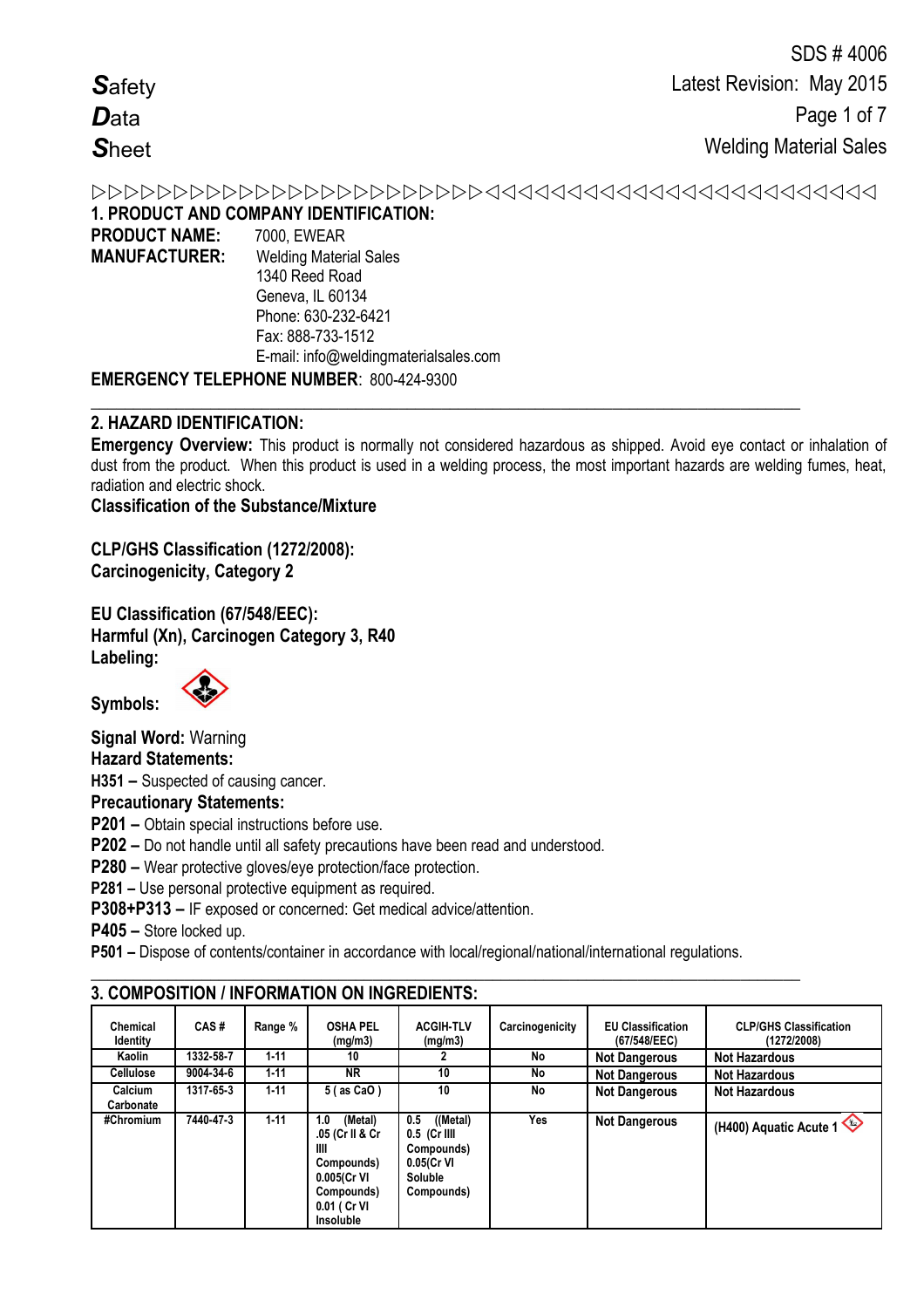|                              |            |          | Compounds)    |               |    |                                        |                                                                             |
|------------------------------|------------|----------|---------------|---------------|----|----------------------------------------|-----------------------------------------------------------------------------|
| Feldspar                     | 68476-25-5 | $1 - 11$ | ΝR            | <b>NR</b>     | No | <b>Not Dangerous</b>                   | <b>Not Hazardous</b>                                                        |
| #Manganese                   | 7439-96-5  | $1 - 11$ |               |               | No | $\mathsf{X}_{(Xn)R48}$                 | $'$ (H373) STOT RE 2                                                        |
| Titanium<br><b>Dioxide</b>   | 13463-67-7 | $1 - 11$ | 15            | 10            | No | Carc. Cat. 3<br>$\mathsf{X}_{(Xn)R40}$ | (H351) Carc. 2                                                              |
| Potassium<br><b>Silicate</b> | 1312-76-1  | $1 - 11$ | <b>NR</b>     |               | No | $\bigotimes$ (Xi) R36/38               | (H315) Skin Irrit. $2 \leq 1$<br>(H319) Eye Irrit 2A $\textcircled{\frown}$ |
| Iron                         | 7439-89-6  | 65-75    | 10 (as Fe2O3) | 10 (as Fe2O3) | No | <b>Not Dangerous</b>                   | <b>Not Hazardous</b>                                                        |

**Important** This section covers the materials of which the products manufactured. The fumes and gases produced during normal use of this product are covered in section 10. The term "Hazardous" in "Hazardous Material" should be interpreted as a term required and defined in OSHA Hazard Communication Standard 29CFR 1910-1200 and it does not necessarily imply the existence of hazard. The chemicals or compounds reportable by Section 313 of SARA are marked by the symbol #.

### **4. FIRST AID MEASURES:**

**Inhalation**: Remove to fresh air immediately or administer oxygen. Get medical attention immediately.

**\_\_\_\_\_\_\_\_\_\_\_\_\_\_\_\_\_\_\_\_\_\_\_\_\_\_\_\_\_\_\_\_\_\_\_\_\_\_\_\_\_\_\_\_\_\_\_\_\_\_\_\_\_\_\_\_\_\_\_\_\_\_\_\_\_\_\_\_\_\_\_\_\_\_\_\_\_\_\_\_\_\_\_**

**\_\_\_\_\_\_\_\_\_\_\_\_\_\_\_\_\_\_\_\_\_\_\_\_\_\_\_\_\_\_\_\_\_\_\_\_\_\_\_\_\_\_\_\_\_\_\_\_\_\_\_\_\_\_\_\_\_\_\_\_\_\_\_\_\_\_\_\_\_\_\_\_\_\_\_\_\_\_\_\_\_\_\_**

**Skin**: Flush skin with large amounts of water. If irritation develops and persists, get medical attention.

**Eye:** Flush eyes with water for at least 15 minutes. Get medical attention.

**Ingestion:** Obtain medical attention immediately if ingested. Rinse mouth.

**Electric Shock:** Disconnect and turn off the power. Use a nonconductive material to pull victim away from contact with live parts or wires. Immediately contact a physician.

# **5. FIRE-FIGHTING MEASURES:**

**Suitable Extinguishing Media:** Use water spray, alcohol-resistant foam, dry chemical or carbon dioxide. Welding arcs and sparks can ignite combustible and flammable materials. Use the extinguishing media recommended for the burning material and fire situation.

**Unsuitable Extinguishing Media:** Not applicable

**Specific Hazards Arising From Chemical:** Arcs and sparks can ignite combustibles and flammable products. See American National Standard Z49.1; Safety in Welding and Cutting published by The American Welding Society. Iron Oxides, Chromium oxides, Manganese/manganese oxides

**Protective Equipment:** Fire fighters should wear complete protective clothing including self-contained breathing apparatus.

### **\_\_\_\_\_\_\_\_\_\_\_\_\_\_\_\_\_\_\_\_\_\_\_\_\_\_\_\_\_\_\_\_\_\_\_\_\_\_\_\_\_\_\_\_\_\_\_\_\_\_\_\_\_\_\_\_\_\_\_\_\_\_\_\_\_\_\_\_\_\_\_\_\_\_\_\_\_\_\_\_\_\_\_ 6. ACCIDENTAL RELEASE MEASURES:**

**Personal Precautions:** Refer to section 8.

**Environment Precautions: Refer to section 13.** 

**Cleaning Measures:** Solid objects may be picked up and placed into a container. Liquids or pastes should be scooped up and placed into a container. Wear proper protective equipment while handling these materials. Do not discard as refuse.

**\_\_\_\_\_\_\_\_\_\_\_\_\_\_\_\_\_\_\_\_\_\_\_\_\_\_\_\_\_\_\_\_\_\_\_\_\_\_\_\_\_\_\_\_\_\_\_\_\_\_\_\_\_\_\_\_\_\_\_\_\_\_\_\_\_\_\_\_\_\_\_\_\_\_\_\_\_\_\_\_\_\_\_**

**\_\_\_\_\_\_\_\_\_\_\_\_\_\_\_\_\_\_\_\_\_\_\_\_\_\_\_\_\_\_\_\_\_\_\_\_\_\_\_\_\_\_\_\_\_\_\_\_\_\_\_\_\_\_\_\_\_\_\_\_\_\_\_\_\_\_\_\_\_\_\_\_\_\_\_\_\_\_\_\_\_\_\_**

# **7. HANDLING AND STORAGE:**

Precautions for Safe Handling: Handle with care to avoid stings or cuts. Wear gloves when handling welding consumables. Avoid exposure to dust. Do not ingest. Some individuals can develop an allergic reaction to certain materials. Retain all warning and identity labels.

**Conditions for Safe Storage:** Store in dry place in closed packages. Keep separate from chemical substances like acids and strong bases, which could cause chemical reactions.

# **8. EXPOSURE CONTROLS/ PERSONAL PROTECTION:**

**Engineering Controls:** Avoid exposure to welding fumes, radiation, spatter, electric shock, heated materials and dust. Ensure sufficient ventilation, local exhaust, or both, to keep welding fumes and gases from breathing zone and general area. Keep work place and protective clothing clean and dry. Train welders to avoid contact with live electrical parts and insulate conductive parts. Check condition of protective clothing and equipment on a regular basis.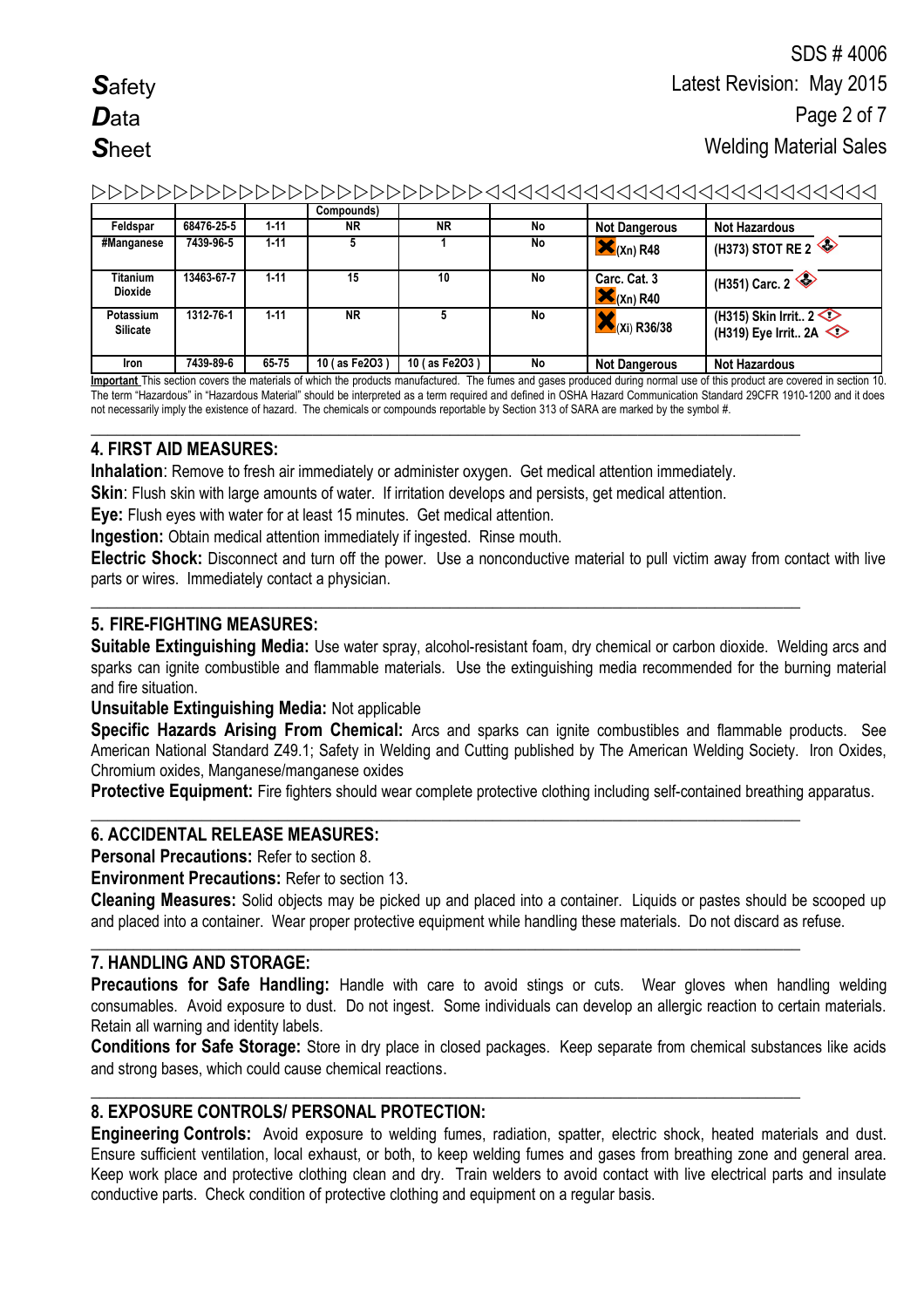**Exposure limits:** Use industrial hygiene equipment to ensure that exposure does not exceed applicable national exposure

limits. The limits defined under section 3 can be used as guidance. Unless noted, all values are for 8 hour time weighted average. For information about welding fume analysis refer to section 10.

**Biological limits:** No available data

### **Personal protection:**

**Respiratory protection:** Use an air purifying dust respirator when welding or brazing in a confined space, or when local exhaust or ventilation is not sufficient to keep exposure values within safe limits.

**Hands protection:** Wear appropriate gloves to prevent skin contact.

**EN 12477: Protection gloves for welders**

| <b>Requirements (EN Levels)</b> | Type A | <b>Type B</b> |
|---------------------------------|--------|---------------|
| <b>Abrasion (Cycles)</b>        | 2(500) | 1(100)        |
| Cut (Factor)                    | 1(1.2) | 1(1.2)        |
| <b>Tear (Newton)</b>            | 2(25)  | 1(10)         |
| <b>Puncture (Newton)</b>        | 2(60)  | 1(20)         |
| <b>Burning Behaviour</b>        | 3      | 2             |
| <b>Contact Heat</b>             | 1      | 1             |
| <b>Convective Heat</b>          | 2      |               |
| <b>Small Splashes</b>           | 3      | 2             |
| <b>Dexterity</b>                | 1 (11) | 4 (6.5)       |

Type B gloves are recommended when high dexterity is required as for TIG welding, while type A gloves are recommended for other welding processes. The contact temp (ºC) is 100 and the threshold time (seconds) >15.

**Eyes protection:** Welder's helmet or face shield with colour absorbing lenses. Shield and filter to provide protection from harmful UV radiation, infra red and molten metal approved to standard EN379. Filter shade to be a minimum of shade 9.

**Skin protection:** Heat-resistant protective clothing. Wear safety boots, apron, arm and shoulder protection. Keep protective clothing clean and dry. Clothing should be selected to suit the level, duration and purpose of the welding activity.

|                                  | Class 1                                                                                                                                                                                                                                                                                  |
|----------------------------------|------------------------------------------------------------------------------------------------------------------------------------------------------------------------------------------------------------------------------------------------------------------------------------------|
| <b>Impact of Spatter</b>         | 15 Drops                                                                                                                                                                                                                                                                                 |
| <b>Heat Transfer (radiation)</b> | RHTI 24 $\geq$ 7 seconds                                                                                                                                                                                                                                                                 |
| <b>Process</b>                   | Manual welding with light formation of spatter and drops<br><b>Gas Welding</b><br>$\bullet$<br><b>TIG Welding</b><br><b>MIG Welding</b><br>Micro plasma welding<br>$\bullet$<br><b>Brazing</b><br><b>Spot Welding</b><br><b>MMA Welding (with rutile-covered electrode)</b><br>$\bullet$ |
| Environmental<br>Conditions      | <b>Operation of machines</b><br>Oxygen cutting machines<br><b>Plasma cutting machines</b><br>$\bullet$<br><b>Resistance welding machines</b><br>$\bullet$<br><b>Machines for thermal spraying</b><br><b>Bench welding</b>                                                                |

| Class 2                          |                           |  |
|----------------------------------|---------------------------|--|
| <b>Impact of Spatter</b>         | 25 Drops                  |  |
| <b>Heat Transfer (radiation)</b> | RHTI 24 $\geq$ 16 seconds |  |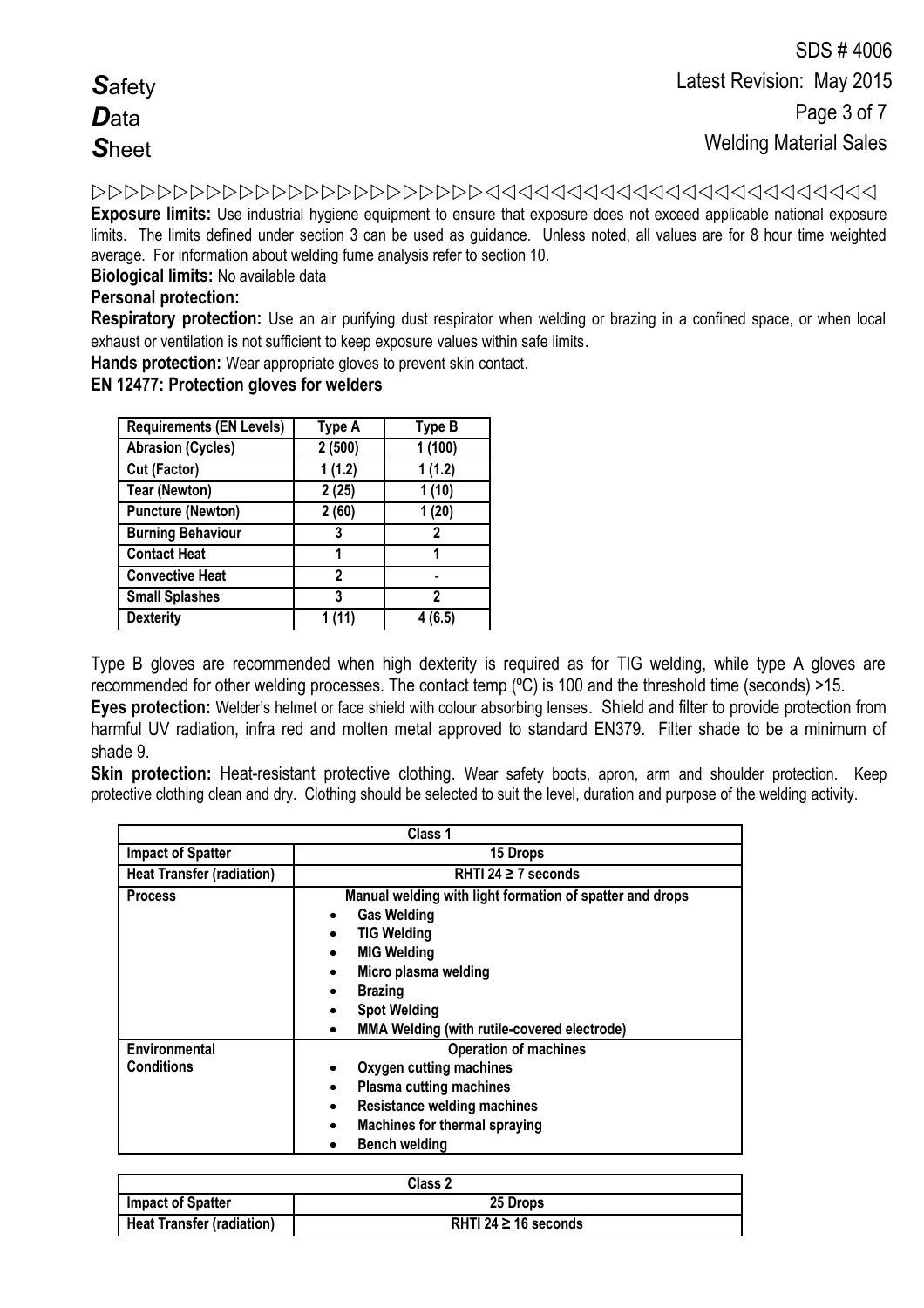|                | SDS #4006                                                |
|----------------|----------------------------------------------------------|
| <b>Safety</b>  | Latest Revision: May 2015                                |
| <b>D</b> ata   | Page 4 of 7                                              |
| <b>Sheet</b>   | <b>Welding Material Sales</b>                            |
| DDDDDDDDDDDI   | >>>>>>>>>>>>>4444444444444444444444                      |
| <b>Process</b> | Manual welding with heavy formation of spatter and drops |
|                | MMA welding (with basic or cellulose-covered electrodes) |

|                   | MMA welding (with basic or cellulose-covered electrodes)<br>$\bullet$              |
|-------------------|------------------------------------------------------------------------------------|
|                   | MAG welding (with CO2 or mixed gases)<br>$\bullet$                                 |
|                   | <b>MIG Welding (with high current)</b>                                             |
|                   | Self shielded flux core arc welding<br>$\bullet$                                   |
|                   | <b>Plasma cutting</b><br>٠                                                         |
|                   | Gouging                                                                            |
|                   | Oxygen cutting                                                                     |
|                   | <b>Thermal spraying</b>                                                            |
| Environmental     | <b>Operation of machines</b>                                                       |
| <b>Conditions</b> | In confined spaces<br>$\bullet$                                                    |
|                   | At overhead welding/cutting or in comparable constrained<br>$\bullet$<br>positions |

### 9. **PHYSICAL AND CHEMICAL PROPERTIES:**

**Appearance:** Solid. **Color:** Grey **Odor:** Odorless **Odor Threshold:** Not Available **pH Value:** Not Available **Melting Point/Melting Range:** 1560 - 2000° F, 850 - 1100° C **Freezing Point:** Not Available **Boiling Point/Boiling Range:** Not Available **Flash point:** Not Available **Evaporation Rate:** Not Available **Self-in flammability:** Not Available **Explosion limits:** Not Available **Vapor pressure:** Not Available **Vapor density:** Not Available **Density at 20ºC:** Not Available **Relative density:** 6-9 g/cm3 **Solubility:** Insoluble in water. **Partition coefficient:** Not Available **Auto-ignition temperature:** Not Available **Decomposition temperature:** Not Available **Other Information:** No available data **\_\_\_\_\_\_\_\_\_\_\_\_\_\_\_\_\_\_\_\_\_\_\_\_\_\_\_\_\_\_\_\_\_\_\_\_\_\_\_\_\_\_\_\_\_\_\_\_\_\_\_\_\_\_\_\_\_\_\_\_\_\_\_\_\_\_\_\_\_\_\_\_\_\_\_\_\_\_\_\_\_\_\_**

# 10. **STABILITY AND REACTIVITY:**

**Chemical Stability:** This product is stable under normal conditions.

**Hazardous Reactions:** Contact with chemical substances like acids or strong bases cause generation of gas.

**Conditions to Avoid:** Not applicable.

**Incompatible Materials:** Reacts with acid.

**Hazardous Decomposition Products:** When this product is used in a welding process, hazardous decomposition product would include those from volatilization, reaction or oxidation of the material listed in section 3 and those from the base metal and coating. The amount of fumes generated from this product varies with welding parameters and dimensions.

Refer to applicable national exposure limits for fume compounds, including those exposure limits for fume compounds found in section 3. Manganese has a low exposure limit, in some countries that may be easily exceeded. Reasonably expected gaseous products would include carbon oxides, nitrogen oxides and ozone. Air contaminants around the welding area can be affected by the welding process and influence the composition and quality of fumes and gases produced.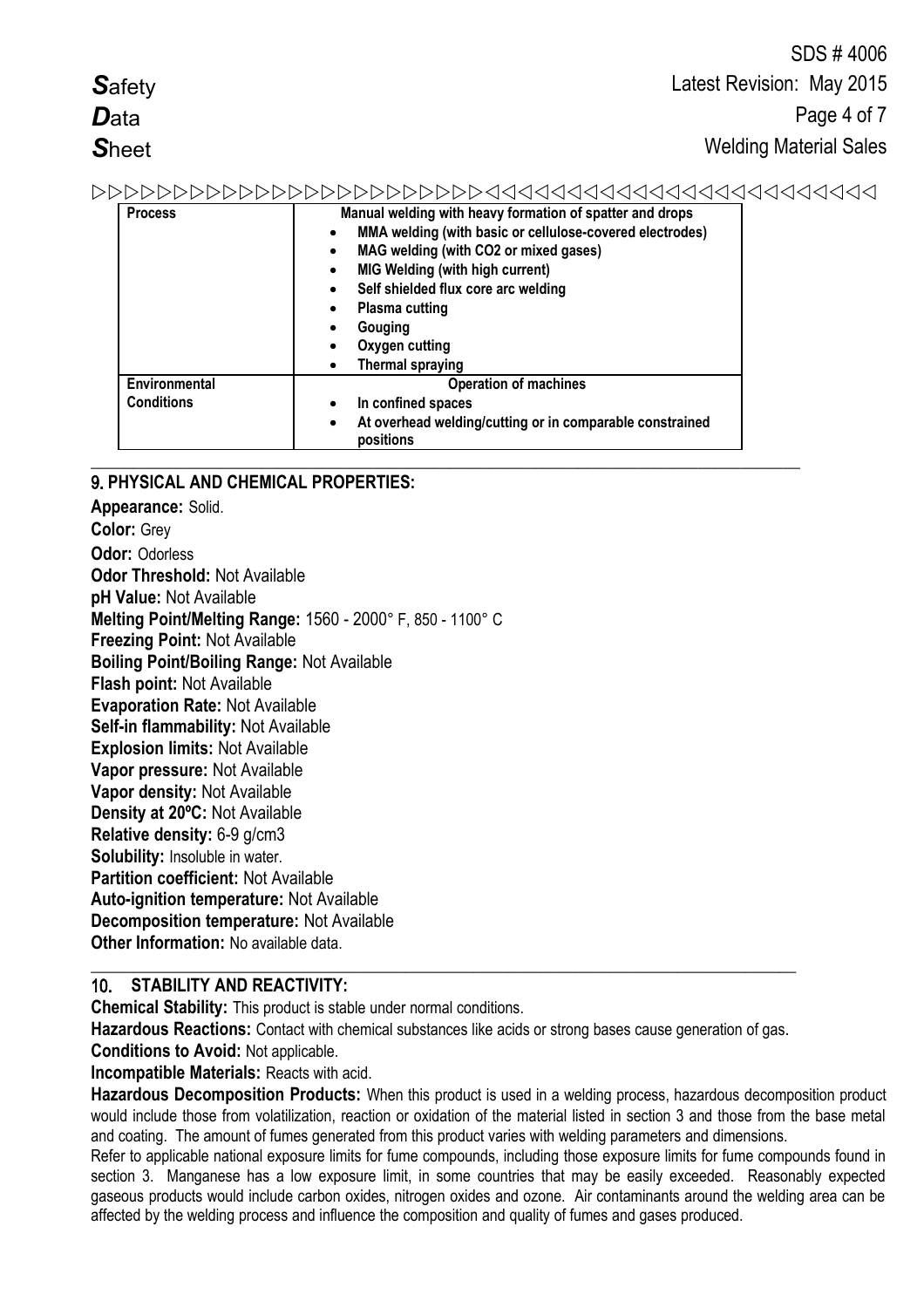**\_\_\_\_\_\_\_\_\_\_\_\_\_\_\_\_\_\_\_\_\_\_\_\_\_\_\_\_\_\_\_\_\_\_\_\_\_\_\_\_\_\_\_\_\_\_\_\_\_\_\_\_\_\_\_\_\_\_\_\_\_\_\_\_\_\_\_\_\_\_\_\_\_\_\_\_\_\_\_\_\_\_\_**

# **11. TOXICOLOGICAL INFORMATION:**

**Signs and Symptoms of Overexposure:** Inhalation of welding fumes and gases can be dangerous to your health. Classification of welding fumes is difficult because of varying base materials, coatings, air contaminants and processes. The Internal Agency for Research on Cancer has classified welding fumes as possible carcinogenic to humans (Group 2B).

**Acute Effects:** Overexposure to welding fumes may result in symptoms like metal fume fever, dizziness, nausea, dryness or irritation of the nose, throat or eyes. May cause sensitization by skin contact

| LD/LC50 Values that are relevant for classification |             |                      |  |
|-----------------------------------------------------|-------------|----------------------|--|
| Calcium Carbonate 1317-65-3                         |             |                      |  |
| Oral                                                | LD50        | >2000 mg/kg (rat)    |  |
| <b>Inhalation</b>                                   | <b>LC50</b> | $>3$ mg/L/4hr. (rat) |  |
| Dermal                                              | I D50       | >2000 mg/kg (rat)    |  |

| LD/LC50 Values that are relevant for classification |      |                      |  |
|-----------------------------------------------------|------|----------------------|--|
| <b>Cellulose 9004-34-6</b>                          |      |                      |  |
| Oral                                                | LD50 | >5000 mg/kg (rat)    |  |
| Dermal                                              | LD50 | >2000 mg/kg (rabbit) |  |

| LD/LC50 Values that are relevant for classification |      |                                 |  |
|-----------------------------------------------------|------|---------------------------------|--|
| <b>Chromium 7440-47-3</b>                           |      |                                 |  |
| Oral                                                | LD50 | 19.8 mg/kg (rat) (highly toxic) |  |

| LD/LC50 Values that are relevant for classification |      |                  |  |
|-----------------------------------------------------|------|------------------|--|
| <b>Manganese 7439-96-5</b>                          |      |                  |  |
| Oral                                                | LD50 | 9000 mg/kg (rat) |  |

|        | LD/LC50 Values that are relevant for classification |                       |  |
|--------|-----------------------------------------------------|-----------------------|--|
|        | Titanium Dioxide 13463-67-7                         |                       |  |
| Oral   | LD50                                                | >10000 mg/kg (rat)    |  |
| Dermal | LD50                                                | >10000 mg/kg (rabbit) |  |

| LD/LC50 Values that are relevant for classification |      |                   |
|-----------------------------------------------------|------|-------------------|
| Iron 7439-89-6                                      |      |                   |
| Oral                                                | ∟D50 | 30000 mg/kg (rat) |

**Chronic Effects:** Overexposure to welding fumes may affect pulmonary function and eyes. Overexposure to manganese and manganese compounds above safe exposure limits can cause irreversible damage to the central nervous system, including the brain, symptoms of which may include slurred speech, lethargy, tremor, muscular weakness, psychological disturbances and spastic gait. Prolonged inhalation of titanium dioxide (Classified by 2B by IARC) above safe exposure limits can cause cancer.

**\_\_\_\_\_\_\_\_\_\_\_\_\_\_\_\_\_\_\_\_\_\_\_\_\_\_\_\_\_\_\_\_\_\_\_\_\_\_\_\_\_\_\_\_\_\_\_\_\_\_\_\_\_\_\_\_\_\_\_\_\_\_\_\_\_\_\_\_\_\_\_\_\_\_\_\_\_\_\_\_\_\_\_**

# **12. ECOLOGICAL INFORMATION:**

**Toxicity:** Welding rods contain metals which are considered to be very toxic towards aquatic organisms. Finely divided welding rods are therefore considered harmful to aquatic organisms.

**Persistence and Degradability:** The welding rods consist of elements that can not degrade any further in the environment. **Bio accumulative Potential:** Welding rods contain heavy metals which bio accumulates in the food chain. The following figures are the bio concentration factor (BCF) for the substances on their own.

BCF: Chromium, BCF: 200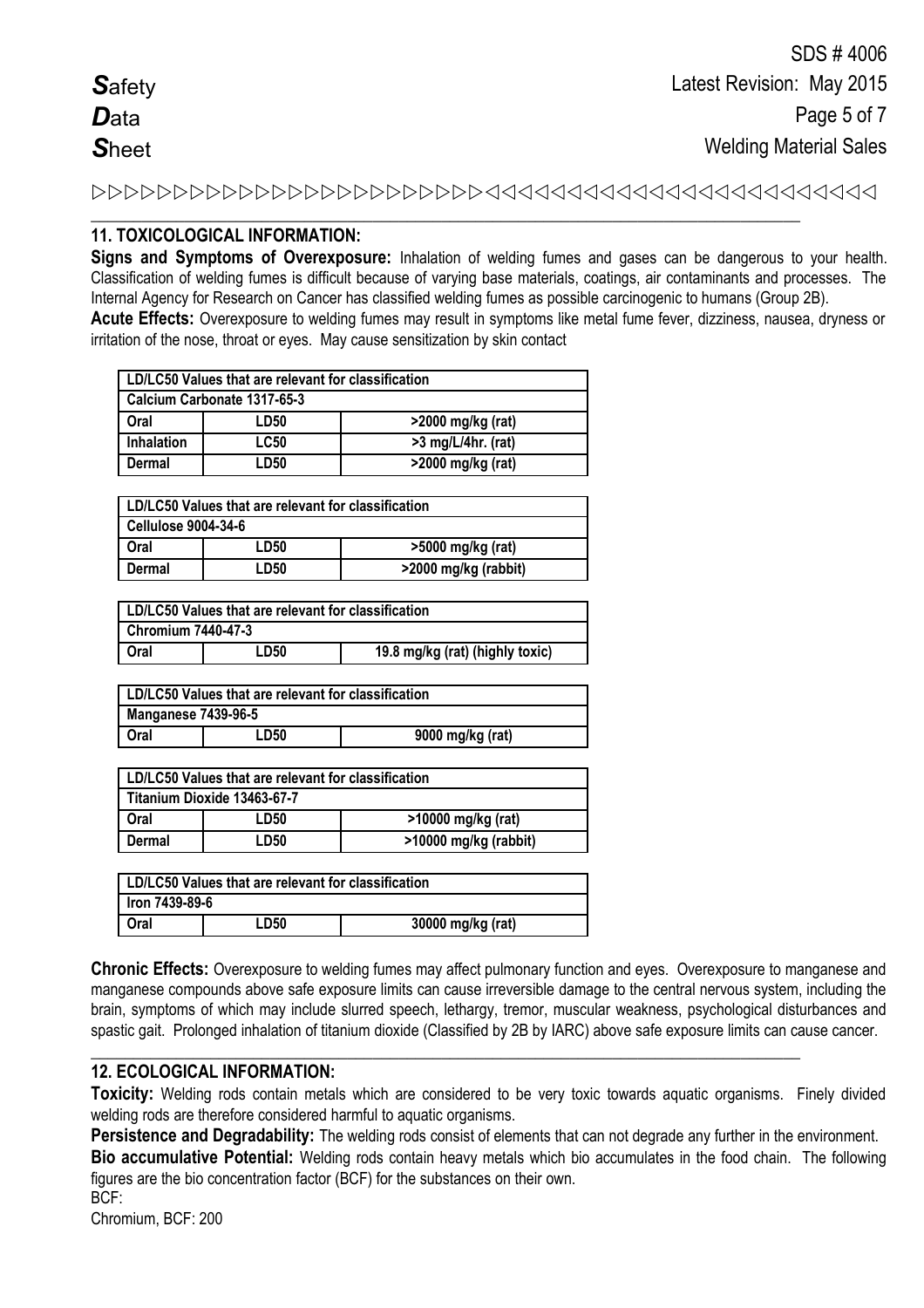Manganese, BCF: 59052

Iron, BCF: 140000

**Mobility in Soil:** Welding rods are not soluble in water or soil. Particles formed by working welding rods can be transported in the air.

**Other Adverse Effects:** In massive form, welding rods present no hazards to the aquatic environment.

**\_\_\_\_\_\_\_\_\_\_\_\_\_\_\_\_\_\_\_\_\_\_\_\_\_\_\_\_\_\_\_\_\_\_\_\_\_\_\_\_\_\_\_\_\_\_\_\_\_\_\_\_\_\_\_\_\_\_\_\_\_\_\_\_\_\_\_\_\_\_\_\_\_\_\_\_\_\_\_\_\_\_\_**

**\_\_\_\_\_\_\_\_\_\_\_\_\_\_\_\_\_\_\_\_\_\_\_\_\_\_\_\_\_\_\_\_\_\_\_\_\_\_\_\_\_\_\_\_\_\_\_\_\_\_\_\_\_\_\_\_\_\_\_\_\_\_\_\_\_\_\_\_\_\_\_\_\_\_\_\_\_\_\_\_\_\_\_**

Welding materials could degrade into components originating from the materials used in the welding process. Avoid exposure to conditions that could lead to accumulation in soils or groundwater. Harmful to aquatic organisms, may cause long-term adverse effects in the aquatic environment.

### **13. DISPOSAL CONSIDERATIONS:**

**Product:** For product elimination, consult recycling companies or appropriate local authority.

**USA RCRA:** This product is not considered hazardous waste if discarded. Residue from welding consumables and processes could degrade and accumulate in soils and groundwater.

**Package:** May be disposed in approved landfills provided local regulations are observed.

### **14. TRANSPORT INFORMATION:**

**UN-number:** Welding rods are not classified as dangerous goods for transport and has no UN number.

**UN proper shipping name:** Welding rods are not classified as dangerous goods for transport and has no UN proper shipping name.

**Transport hazard class:** Welding rods are not classified as dangerous goods for transport.

**Packing group:** There are not any special precautions with which a user should or must comply or be aware of in connection with transport or convevance either within or outside premises.

**Environmental hazards:** Welding rods are not environmentally hazardous according to the criteria of the UN Model Regulations (as reflected in the IMDG Code, ADR, RID and AND) and/or a marine pollutant to the IMDG Code.

**Special precautions for users:** There are not any special precautions which a user should or must comply or be aware of in connection with transport or conveyance either within or outside premises of the welding rod.

**Transport in Bulk According to Annex III MARPOL 73/78 and the IBC Code:** Welding rods in massive form do not subject under MARPOL 73/78 and the IBC Code. Not applicable – product is transported only in packaged form.

**\_\_\_\_\_\_\_\_\_\_\_\_\_\_\_\_\_\_\_\_\_\_\_\_\_\_\_\_\_\_\_\_\_\_\_\_\_\_\_\_\_\_\_\_\_\_\_\_\_\_\_\_\_\_\_\_\_\_\_\_\_\_\_\_\_\_\_\_\_\_\_\_\_\_\_\_\_\_\_\_\_\_\_\_**

### **15. REGULATORY INFORMATION:**

**Safety, health and environment regulations/legislation specific for the substance or mixture:** Read and understand the manufacturer's instructions, your employer's safety practices and the health and safety instructions on the label. Observe any federal and local regulations. Take precautions when welding and protect yourself and others.

**Warning:** Welding fumes and gases are hazardous to your health and may damage lungs and other organs. Use adequate ventilation.Electric shock can kill. Arc rays and sparks can injure eyes and burn skin. Wear correct hand, head, eye and body protection.

### **Chemical safety assessment:** No

USA: Under the OSHA Hazard Communication Standard, this product is considered hazardous. This product contains or produces a chemical known to the state of California to cause cancer and birth defects (or other reproductive harm). (California Health & Safety Code § 25249.5 et seq.) United States EPA Toxic Substance Control Act: All constituents of this product are on the TSCA inventory list or are excluded from listing.

#### **EPCRA/SARA Title III Toxic Chemicals**

The following metallic components are listed as SARA 313 "Toxic Chemicals" and potential subject to annual SARA reporting. See Section 3 for weight percentage.

| <b>Ingredient Name</b> | <b>Disclosure Threshold</b> |
|------------------------|-----------------------------|
| <b>Manganese</b>       | $5 \,\mathrm{mq/m}$         |
| Chromium               | ∣.0 ma/m3                   |
|                        |                             |